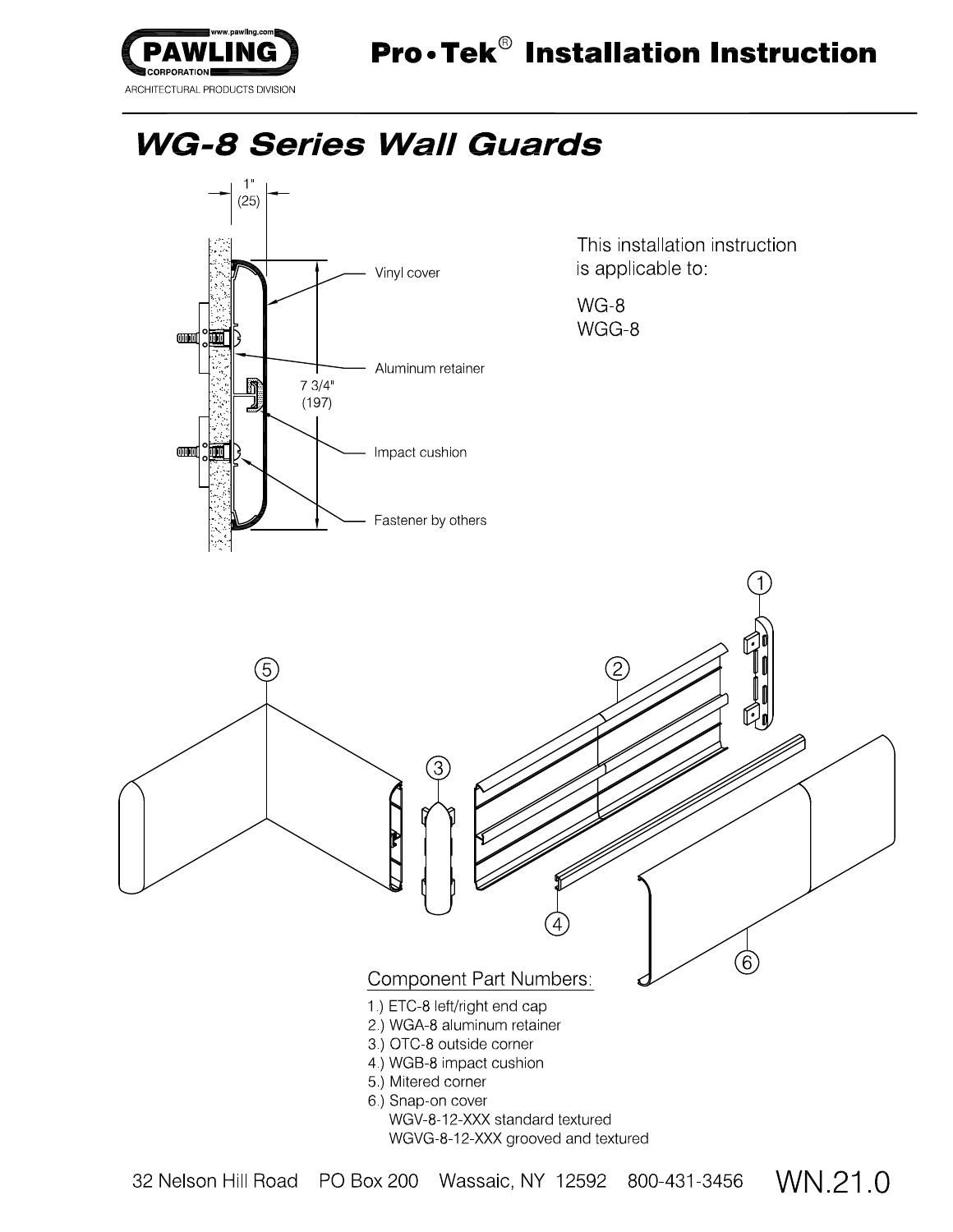- **Step 1:** Determine top of wall guard and snap a chalk line 1/8" below to locate top of aluminum retainer, see **fig 1**. *Important:*Store material in a clean dry place where the temperature is maintained above 50°F (10°C). Walls and rooms should be maintained at a minimum of 65°F (18°C) for at least 48 hours prior to installation. Acclimate materials to normal building conditions for at least 24 hours before cutting and installing.
- **Step 2:** Cut aluminum retainer. See **Cutting Adjustment Diagrams and Schedule** for adjustments to aluminum retainer length at end caps and outside corners. Refer to **Minimum Layout Configurations** for additional information. Aluminum should be mitered to accommodate outside corners that are not 90° and all inside corners.
- *Important:* All cuts must be square and deburred.

**Step 3:** Pre-drill clearance holes in aluminum retainer using a #15 (.180") bit for #8 fastener or a #7 (.201") bit for #10 and 3/16" fasteners. Stagger mounting holes above and below the accessory alignment ribs at 16" on center such that fasteners are 32" on center along each edge of the retainer, see **fig 2**. If necessary adjust spacing to accommodate studs. Locate holes top and bottom at ends that will butt-join to adjacent retainer. Do not pre-drill at locations that will interfere with installation of molded accessories. *Note:* Drill point fasteners may be used without pre-drilling aluminum on drywall installations having continuous metal backer or studs. Continue to pre-drill at locations where no backing or stud is available.

**Step 4:** Pre-drill for attachment of molded accessories by inserting accessory in end of retainer. Press firmly to ensure molded part is seated squarely against the aluminum. *Drywall Installation:* Using the accessory as a template pre-drill clearance holes for mounting through to metal backer or stud or pre-drill pilot holes using #29 (.136") bit for #8 fastener or a #21 bit (.159") for #10 fastener for attaching accessories directly to aluminum, see **fig 3**. *Masonry Installation:* Using the accessory as a template pre-drill clearance holes at mounting locations, see **fig 3**.

**Step 5:** Install WGB-8-0-1 impact cushion by hooking it over the "T" support provided in the retainer, see **fig 4**.

**Step 6:** Fasten aluminum retainer to wall using hardware listed below. Align top edge of retainer with chalk line.

*Important:* Begin installation of aluminum at corners allowing for molded accessories. Use the appropriate accessory as a spacing template. See **Cutting Adjustment Diagrams and Schedule** for additional information. Do not fasten through holes pre-drilled for installation of molded accessories until accessories are installed in **step 7**.

> *Drywall Installation:* Fasten aluminum retainer to wall using hardware listed below. If it is necessary to install fasteners in locations where there is no metal backing or stud use pre-drilled aluminum as a template to mark and drill wall for Toggler<sup>®</sup> brand toggle bolts or plastic Alligator<sup>®</sup> insert in accordance with instructions provided with hardware.

> *Masonry Installation:* Using the pre-drilled aluminum as a template, mark and drill the wall at all pre-drilled holes to accept plastic Alligator<sup>®</sup> insert or 3/16" Tapcon<sup>®</sup> or similar fastener. Drill in accordance with instructions provided with hardware.

## *Suggested hardware :*

| • Drywall with metal backing      | $\div$ #8 or #10 Drill point drywall screw or #8 or #10 drill point pan head  |
|-----------------------------------|-------------------------------------------------------------------------------|
|                                   | or hex washer head sheet metal screw.                                         |
| • Drywall without stud or backing | : Plastic Alligator <sup>®</sup> insert with #8 or #10 pan head or hex washer |
|                                   | head sheet metal screw or 3/16" Toggler <sup>®</sup> brand toggle bolts with  |
|                                   | pan head machine screw.                                                       |
| • Masonry                         | : Plastic Alligator <sup>®</sup> insert with #8 or #10 pan head or hex washer |
|                                   | head sheet metal screw or 3/16" hex washer head Tapcon <sup>®</sup> .         |

- **Step 7:** Secure accessory components in place using hardware selected in **step 6**. *Caution:* Use of a flat washer at accessory mounting tabs is recommended to prevent damage to molded part caused by excessive tightening of the fastener.
- **Step 8:** Measure between accessories and cut the WGV-8 vinyl cover accordingly. Miter cut the WGV-8 for all angles and corners not accommodated by the molded accessories. *Important:* All WGV-8 cuts must be square and deburred.

**Step 9:** Snap the WGV-8 cover in place.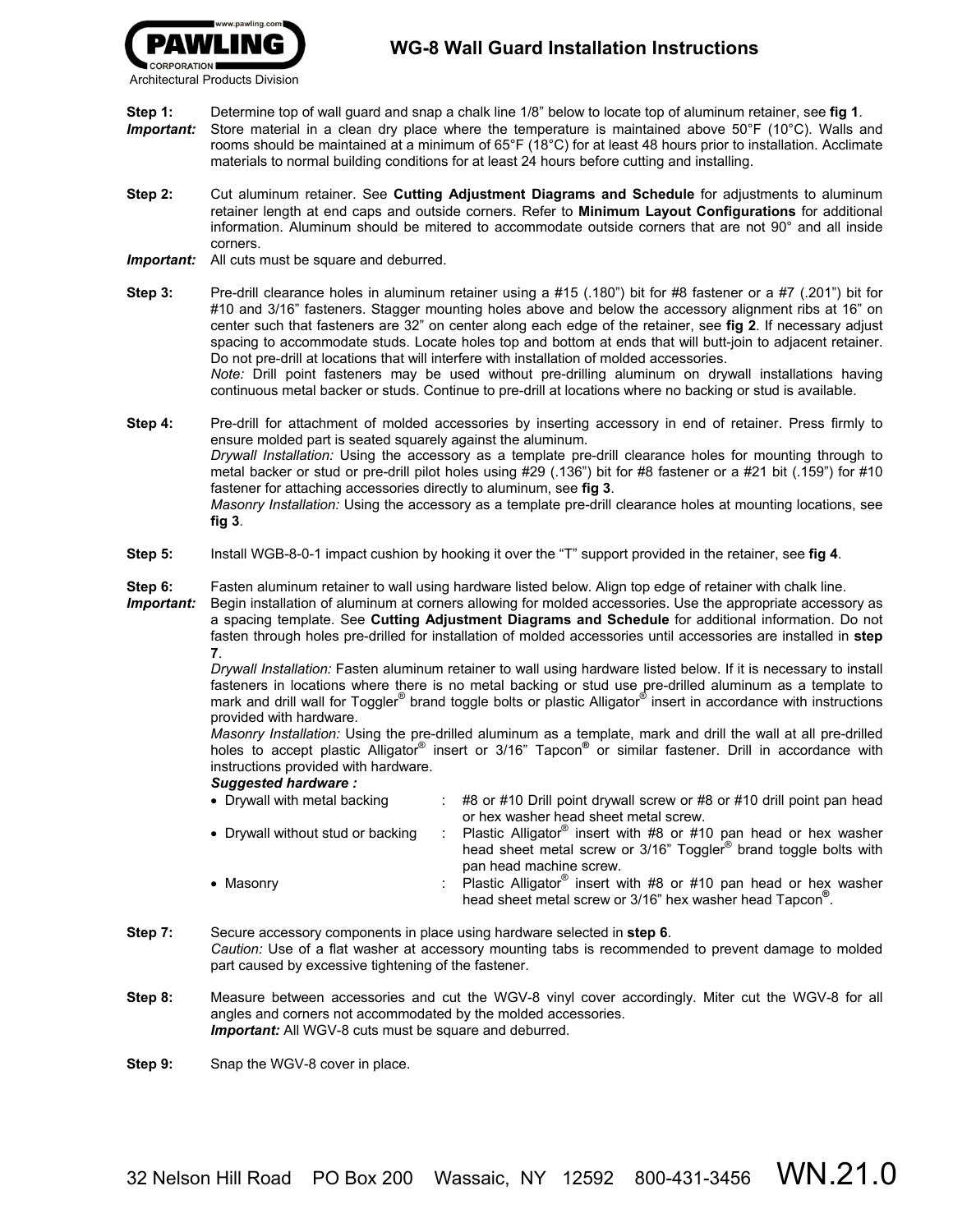